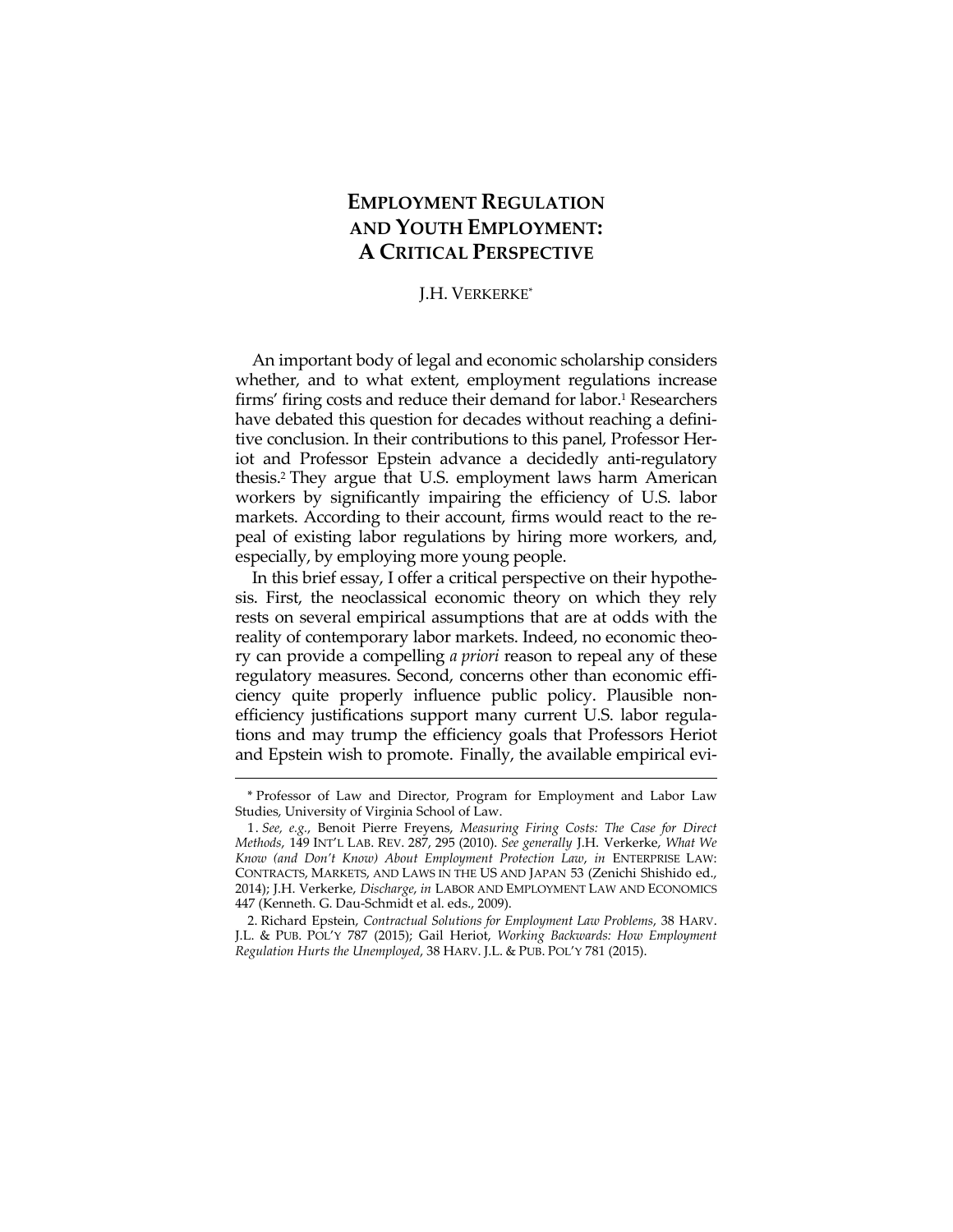dence casts considerable doubt on the argument that labor regulations in the United States dramatically reduce employment opportunities for young people, though most studies suggest that minimum wage laws modestly diminish youth employment.

## I. ECONOMIC THEORY IS INCONCLUSIVE

Critics of employment protective legislation often rely on the neoclassical argument that these legal rules distort employers' decisions and interfere with labor market efficiency.3 This line of argument, however, rests on several contestable assumptions. The theory requires a perfectly competitive market, in which no one exercises either monopoly or monopsony power. Workers also need reasonably full information about the characteristics of jobs and firms, and they must be able to move freely between jobs, in order to impose market discipline on those firms that treat workers poorly or fail to pay them well enough. Finally, there must be no externalities arising from employment and no subsidies that distort labor supply or demand.

These conditions are rarely, if ever, satisfied. Although traditional company towns are now, admittedly, quite unusual, scarce job opportunities undoubtedly give the dominant employer in certain local areas at least some market power. More broadly, features common to every labor market significantly impede job mobility. Location-specific investments—such as homeownership, family ties, and spousal employment—prevent many workers from relocating to take advantage of better opportunities elsewhere. Moreover, the lock-in effect of companyprovided health insurance has long deterred workers with preexisting conditions from changing jobs, though provisions of the Affordable Care Act have now largely eliminated this problem.4

The other neoclassical assumptions fare no better. Information about firms can sometimes be adequate, but it is often incomplete and imperfect. And many subsidies and externalities influence both labor supply and demand. For example, the earned income tax credit, food stamps, and other income supports, as well as the charity care provided by most hospitals, distort

<sup>3.</sup> *See, e.g.*, Juan C. Botero et al., *The Regulation of Labor,* 119 Q.J. ECON. 1339 (2004).

 <sup>4. 42</sup> U.S.C. § 300gg-3 (2012).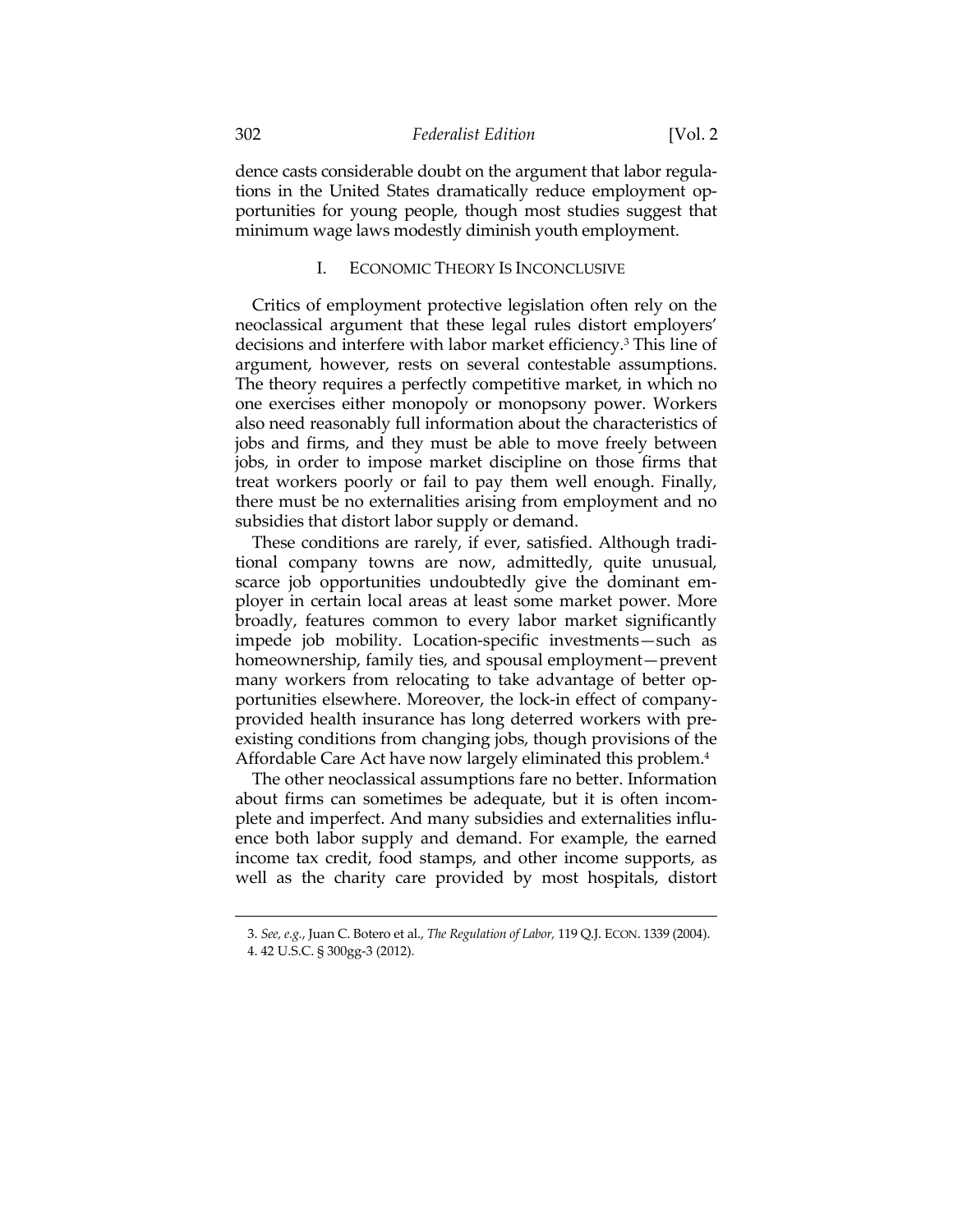workers' labor supply decisions. These cash and in-kind transfer payments allow firms to pay lower wages than the market would require in the absence of such social insurance measures. Similarly, companies of all kinds receive a vast array of subsidies—both direct payments and tax incentives—that dramatically alter their demand for labor. Political actors are extremely unlikely to eliminate most of these payments regardless of which party controls Congress, the presidency, or both.

That real world labor markets depart so dramatically from the assumptions of neoclassical economic theory undermines the claim that employment regulations distort a preexisting, efficient, competitive equilibrium. Professor Epstein argues that repealing most employment regulations would move the market toward efficiency. According to the general theory of the second best, however, economic theory cannot tell us whether eliminating any specific policy measure will improve market efficiency.5 Theoretical reasoning alone is insufficient to sustain Professor Epstein's claim about efficiency. It is instead an empirical question how regulation affects the labor market. Thus, a more defensible economic analysis would acknowledge significant realworld market imperfections and recognize that we need persuasive empirical evidence to evaluate the efficiency consequences of any specific regulatory measure.

#### II. NON-EFFICIENCY GOALS ARE IMPORTANT

As we have seen, economic theory alone cannot guide us to an efficient legal regime. It is equally important to remember that public policy legitimately pursues goals other than economic efficiency. For example, an ongoing debate addresses the causes and consequences of income inequality in contemporary society.6 Many people believe that principles of distrib-

<sup>5</sup>*. See, e.g.*, Richard S. Markovits, *Second-Best Theory and Law & Economics: An Introduction*, 73 CHI.-KENT L.REV. 3 (1998); Thomas S. Ulen, *Courts, Legislatures, and the General Theory of Second Best in Law and Economics*, 73 CHI.-KENT L.REV. 189 (1998).

 <sup>6.</sup> *See, e.g.*, THOMAS PIKETTY, CAPITAL IN THE TWENTY-FIRST CENTURY (Arthur Goldhammer trans., 2014); Jonathan Heathcote et al., *Unequal We Stand: An Empirical Analysis of Economic Inequality in the United States, 1967-2006*, 13 REV. ECON. DYNAMICS 15 (2010); Thomas Piketty & Emmanuel Saez, *Income Inequality in the United States, 1913-1998*, 118 Q. J. ECON. 1 (2003).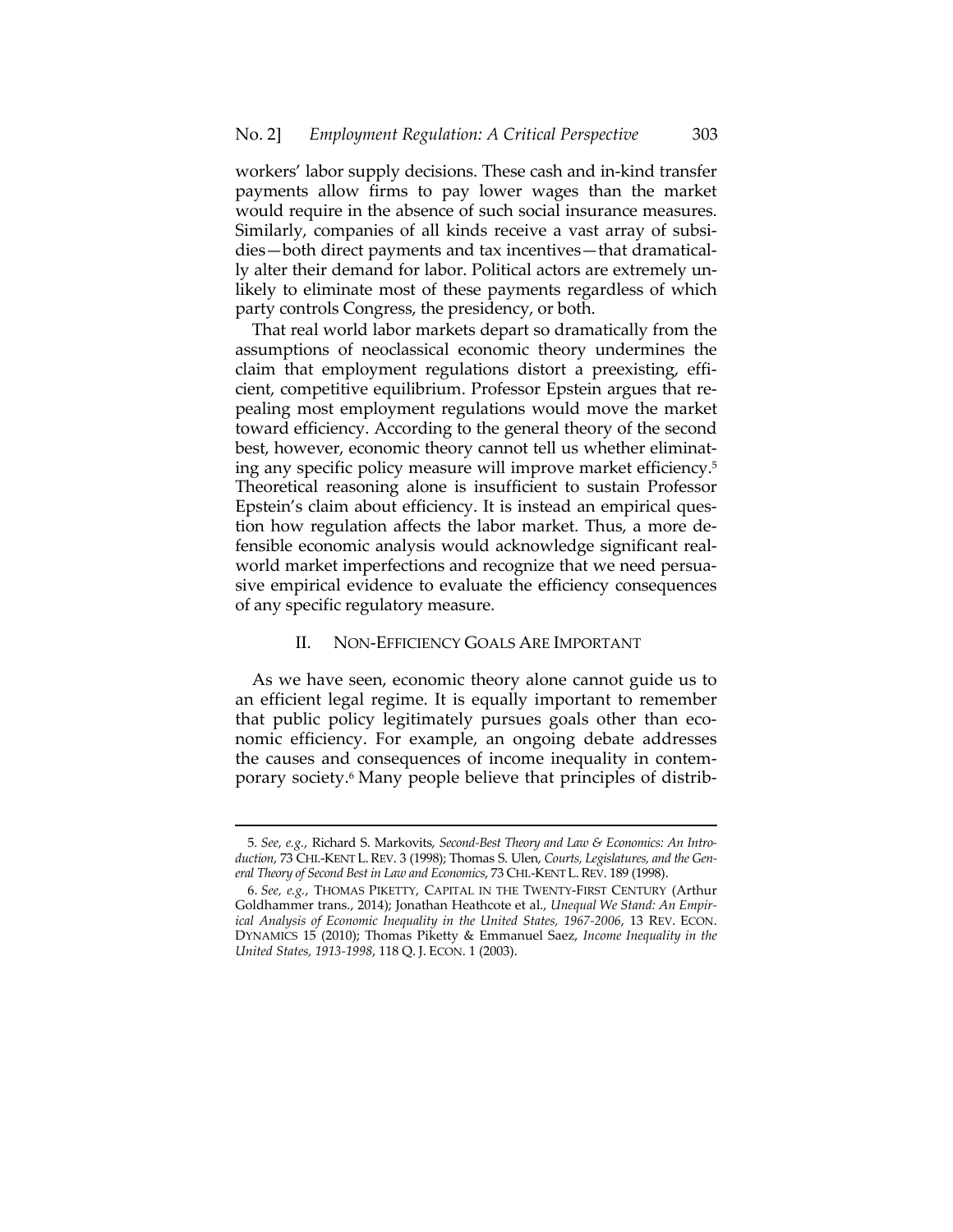utive justice require some form of social safety net. Others advocate far more aggressive redistributive measures.

Wherever one stands on these issues, legislators often act to protect dignitary interests or to express approval or disapproval of conduct on grounds that are unrelated to efficiency. Thus, for example, a compelling defense of employment antidiscrimination laws rests on the expressive function of these statutes.<sup>7</sup> The goal of an employment discrimination statute may be, in part, to eliminate inefficient coworker discrimination—an efficiency motivation. But prohibiting employers from discriminating on the basis of race, sex, religion, age, disability, or sexual orientation also expresses social disapproval of those practices. Many advocates of these laws hope to shift social norms and transform our culture into one that rejects discriminatory attitudes and preferences. It follows that economic efficiency is neither a necessary nor a sufficient argument for any particular regulatory measure.

## III. EMPIRICAL EVIDENCE

If neoclassical theory rests on implausible assumptions about labor markets and if the single-minded pursuit of efficiency neglects important social values, then perhaps the available empirical evidence can at least tell us how employment protective legislation affects youth employment. Some critics—such as Professor Epstein—condemn all forms of labor regulation, including age discrimination statutes, wrongful discharge protections, minimum wage laws, and legal protection for collective bargaining.<sup>8</sup> Rigorous empirical work, however, tends to focus on one law at a time. For example, we might ask: What happens to youth employment when we adopt a statute outlawing both mandatory retirement and overt age discrimination?<sup>9</sup>

Sadly, no study has attempted to answer that question. Instead, empirical economists have investigated whether the enactment of

<sup>7.</sup> Cass R. Sunstein, *On the Expressive Function of Law*, 144 U. PA. L.REV. 2021 (1996). 8. *See* RICHARD A. EPSTEIN, THE CLASSICAL LIBERAL CONSTITUTION: THE UNCER-TAIN QUEST FOR LIMITED GOVERNMENT (2014).

 <sup>9.</sup> The provisions of the Age Discrimination in Employment Act of 1967, Pub. L. No. 90-202, 81 Stat. 602 (codified as amended at 29 U.S.C. § 621 (2012)), impose both of these prohibitions on most U.S. employers.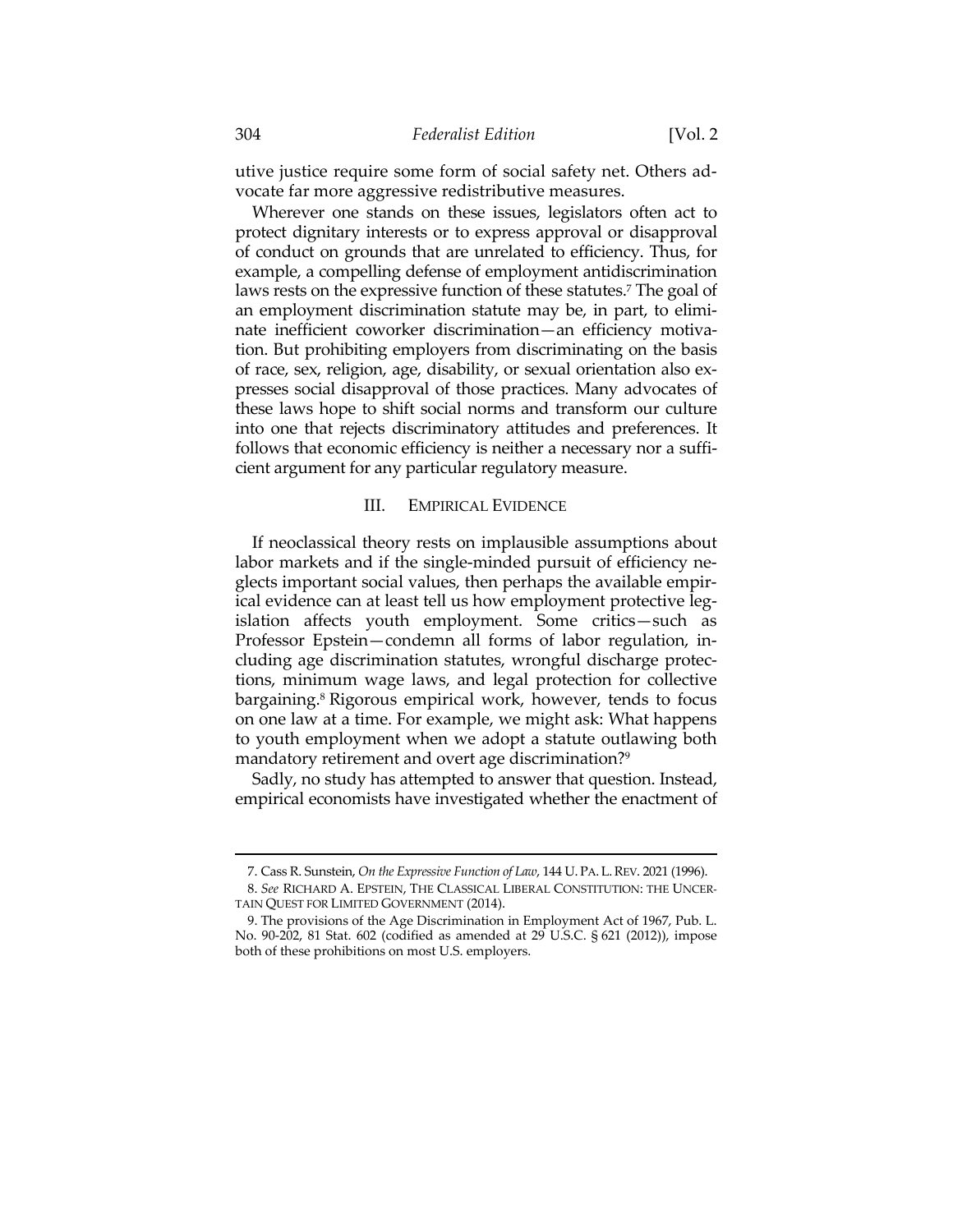the federal Age Discrimination in Employment Act10 helped *older* workers. Studies of age discrimination laws have found either no effect on, or at most a modest improvement in, the employment prospects of older workers.11 If these laws failed to aid their intended beneficiaries, then we have good reason to doubt that they have adversely affected younger workers. But are we even correct to think about youth employment in this way? Does the labor market resemble a static zero-sum game, in which gains for older workers necessarily impose losses on younger workers? That is a question empirical economists have tried to answer.

An international comparative study of social security retirement incentives published in 2010 investigates whether encouraging older workers to leave the labor force expands job opportunities for young people. 12 Age discrimination laws, by contrast, primarily protect incumbent older workers from discriminatory discharge.13 If Professors Heriot and Epstein are correct, these antidiscrimination statutes should also reduce youth employment. This hypothesized effect on youth employment arises because age discrimination laws force employers to retain incumbent older employees that they would otherwise wish to terminate. But more generous social security benefits encourage those same older workers to retire. If the critics' theory is correct, then the retirement of older workers should affect youth employment in precisely the opposite direction—their exit from the labor market should make more jobs available for younger workers. Conversely, empirical evidence that greater retirement incentives fail to expand youth employment would undermine the claim that we can increase employment opportunities for young people by repealing age discrimination laws.

<sup>10.</sup> *Id.*

 <sup>11.</sup> *See* Judith D. Fischer, *Public Policy and the Tyranny of the Bottom Line in the Termination of Older Workers*, 53 S.C. L. REV. 211 (2002); David Neumark & Wendy A. Stock, *Age Discrimination Laws and Labor Market Efficiency*, 107 J. POL. ECON. 1081 (1999); David Neumark & Patrick Button, *Did Age Discrimination Protections Help Older Workers Weather the Great Recession?*, 33 J. POL'Y ANALYSIS & MGMT. 566 (2014); David Neumark & Joanne Song, *Do Stronger Age Discrimination Laws Make*  Social Security Reforms More Effective?, 108 J. PUB. ECON. 1 (2013).

 <sup>12.</sup> Jonathan Gruber et al., *Introduction and Summary* to SOCIAL SECURITY PRO-GRAMS AND RETIREMENT AROUND THE WORLD: THE RELATIONSHIP TO YOUTH EM-PLOYMENT 1 (Jonathan Gruber & David A. Wise eds., 2010).

 <sup>13.</sup> *See* John J. Donohue III & Peter Siegleman, *The Changing Nature of Employment Discrimination Litigation*, 43 STAN. L. REV. 983 (1991).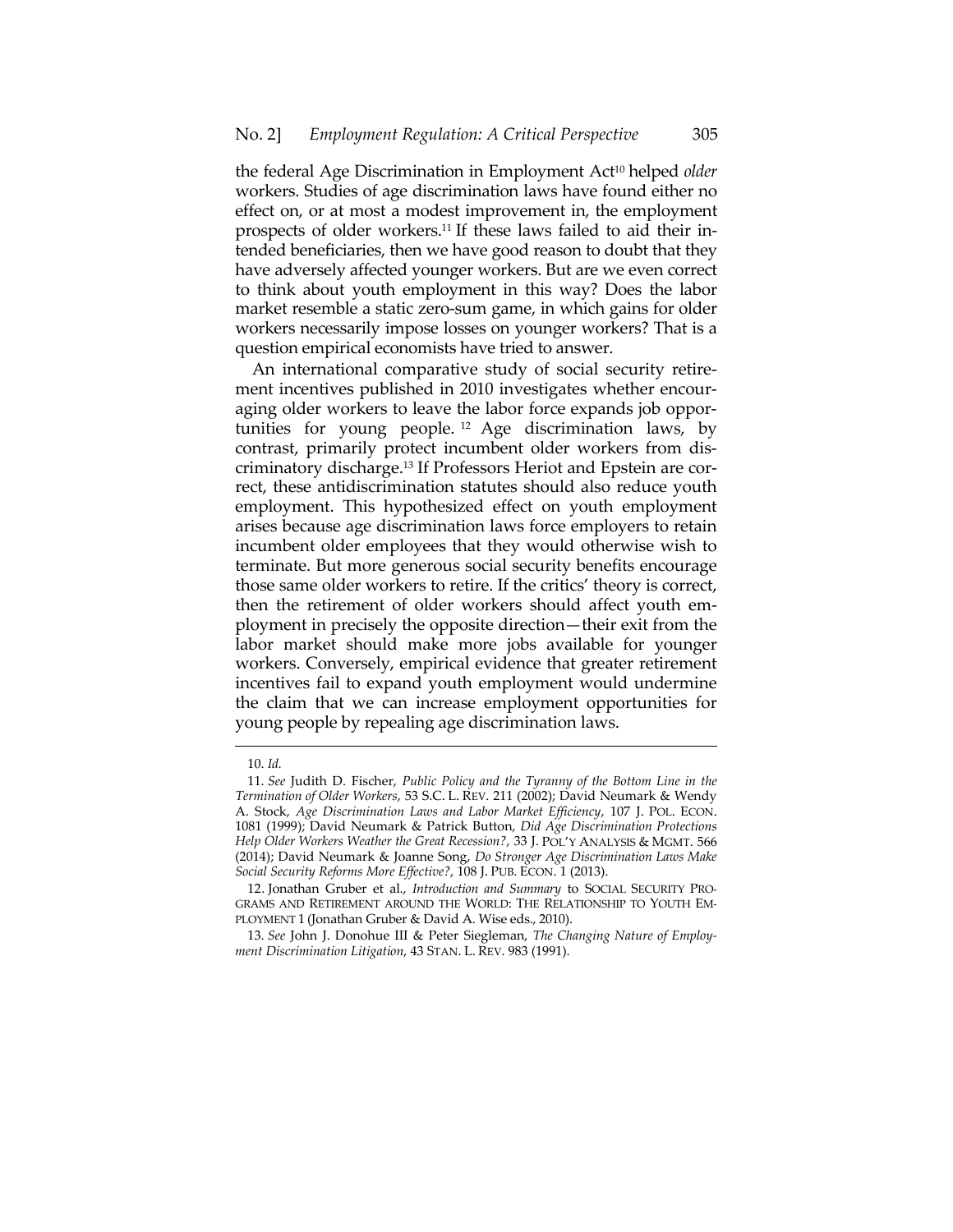#### 306 *Federalist Edition* [Vol. 2

In the study mentioned above, Professors Gruber, Milligan, and Wise ask whether job opportunities for the young expand when social security benefits induce older workers to leave the labor force.<sup>14</sup> They find that the pattern of youth employment fails to support that hypothesis. The departure of older workers from the labor force in no way helps younger workers to obtain jobs.15 Indeed, these authors emphatically reject what they call the "lump of labor hypothesis"—a static, zero-sum model of the labor market.16 Instead, they find evidence for a more dynamic market in which increased employment for one group of workers need not come at the expense of other workers.

During the past 40 years, for example, global labor markets absorbed a huge influx of women who formerly did not participate in the paid labor force. Employing more women does not appear to have reduced employment opportunities for young people in any way. Analyzing a large sample of industrialized nations with diverse types of labor regulations, Gruber, Milligan, and Wise find no correlation between employment prospects for youth and the degree to which women increase their labor force participation.17 Instead, their evidence suggests that the level of aggregate demand in the national economy largely determines youth employment (as well as youth unemployment and the employment-to-population ratio for young people).

But perhaps the implicit economic model of critics is not that old people need to get out of the way and make room for younger workers. They sometimes claim instead that labor regulations increase firing costs and that those costs in turn damage labor market performance and significantly reduce employment. 18 However, my recent review of the extensive economic literature on employment protective legislation casts doubt on this alternative hypothesis.19

<sup>14</sup>*.* Gruber et al., *supra* note 12, at 6.

<sup>15</sup>*. Id*. at 41–42.

<sup>16</sup>*. Id*. at 4.

<sup>17</sup>*. Id.* at 4–5.

 <sup>18.</sup> Edward P. Lazear, *Job Security Provisions and Employment*, 105 Q. J. ECON. 699 (1990); Edward P. Lazear, *Why Is There Mandatory Retirement*?, 87 J. POL. ECON. 1261 (1979).

 <sup>19.</sup> Verkerke, *What We Know*, *supra* note 1.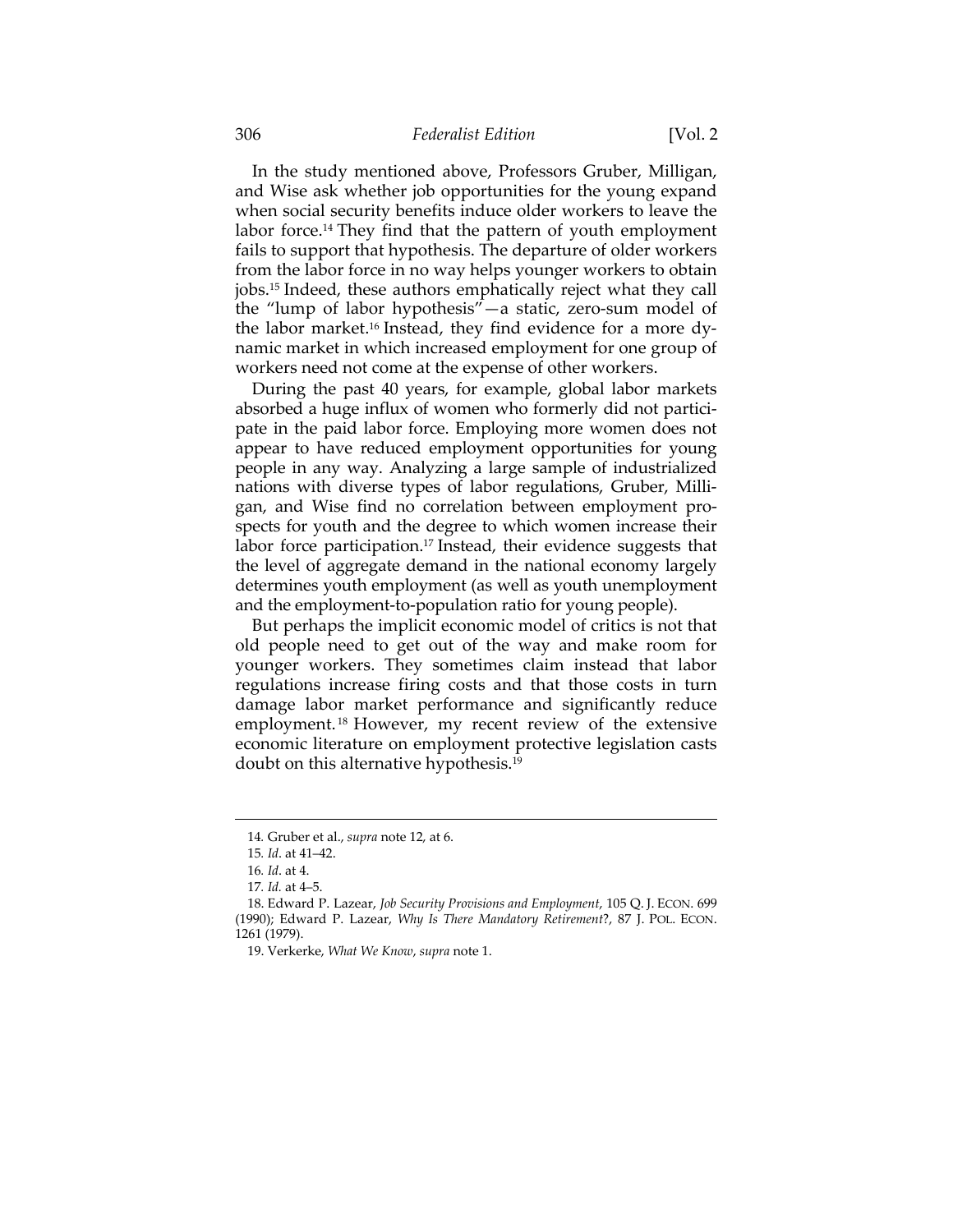Theoretical models produce conflicting and inconclusive results, and the available empirical evidence supports no definitive conclusions about how labor regulations affect youth employment. In some Latin American countries studied by Heckman and Pagés-Serra, for example, extremely stringent job security legislation appears to reduce youth employment by nearly ten percent. 20 In contrast, the unemployment rate for young people is exceptionally low in Germany, despite that country's notably strong legal protections for incumbent workers.21 Moreover, labor unions in Germany wield considerable power, and the German minimum wage far exceeds levels in the United States. According to the critics' hypothesis, these regulations should cripple efforts to employ young people. Instead, Germany's aggressive apprenticeship program<sup>22</sup> appears to influence youth employment levels in that country far more than any of the regulatory measures that the critics would repeal.

In the United States, we have only mixed evidence on the effects of employment protective legislation. The best available estimates suggest that these laws may slightly diminish overall employment levels.23 However, no study implies that U.S. labor regulations substantially reduce employment opportunities for young people. The magnitude of the measured effects is simply too modest to dramatically affect youth employment levels. Recall also that the cross-country evidence from Gruber, Milligan and Wise shows no tradeoff between employment of the young and the old.24 Older and younger workers do not appear to be good substitutes for one another. The dynamics of the la-

<sup>20</sup>*. See* James J. Heckman & Carmen Pagés-Serra, *The Cost of Job Security Regulation: Evidence from the Latin American Labor Markets*, 1 ECONOMIA 109, 109–44 (2000).

 <sup>21.</sup> Joseph Parilla & Alan Berube, *Lessons from Munich for America's Youth Employment Crisis*, BROOKINGS (Mar. 31, 2014, 4:35 PM), http://www.brookings.edu/ blogs/the-avenue/posts/2014/03/31-munich-americas-youth-employment-crisisparilla-berube [http://perma.cc/2ARP-84BU].

<sup>22</sup>*. Id.* 

 <sup>23.</sup> David H. Autor et al., *The Costs of Wrongful-Discharge Laws*, 88 REV. ECON. & STAT. 211, 211–31 (2006); David H. Autor et al., *The Employment Consequences of Wrongful Discharge Laws: Large, Small, or None at All?*, 94 AM. ECON. REV. 440 (2004). These and similar studies focus on how protective legislation affects employment and wage levels. I am unaware of any studies that investigate whether labor regulation affects the quality of jobs available in a given market.

 <sup>24.</sup> Gruber et al., *supra* note 12, at 41–42.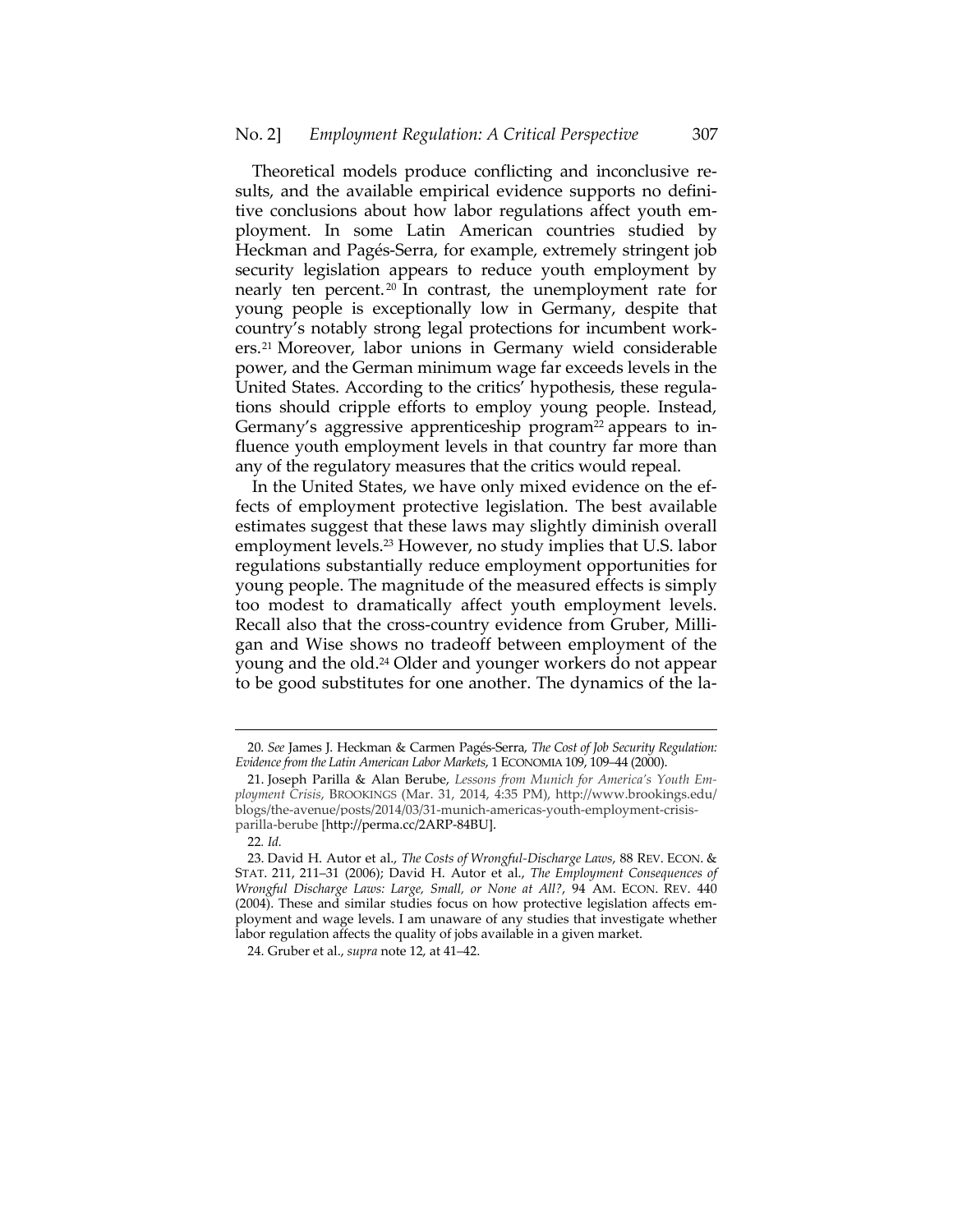bor market separate these two groups into distinct categories of workers who compete for different jobs.

We have seen that the available empirical evidence casts considerable doubt on the critics' assertion that U.S. labor regulation significantly impedes youth employment. But it also would be a mistake to read that evidence as fully validating existing regulations. As I have written elsewhere:

Despite a large body of . . . work on the subject, scholars can offer only tentative and equivocal conclusions, or quite commonly they make bold claims that collapse on closer examination. None of this work comes close to providing legal policymakers with definitive guidance about the net social welfare effects of adopting or repealing particular employment protection laws. Indeed, our knowledge also falls short of being able to predict how legal innovations are likely to affect worker and firm behavior.25

Thus, our stance should be cautious. We can neither confidently condemn these laws on the basis of neoclassical economic theory nor be certain that employment protective legislation has no adverse effects. Instead, critics should acknowledge that they have no compelling empirical case for repeal, and advocates for regulation should accept greater responsibility for conducting rigorous studies of the laws they enact.

#### IV. THE SPECIAL CASE OF MINIMUM WAGE LAWS

Although no reliable empirical studies support the critics' general indictment of all labor regulation, their claim that minimum wage laws adversely affect youth employment rests on somewhat firmer ground. Orthodox neoclassical theory holds that minimum wages simply raise employers' cost of labor and thus discourage them from hiring.26 In addition, employers may reduce the hours of incumbent workers or substitute less labor-intensive production methods and discharge unneeded employees. However, a competing narrative questions the inevitability of these adverse effects. Perhaps higher wages reduce employee turnover and elic-

<sup>25.</sup> Verkerke, *What We Know*, *supra* note 1, at 69.

 <sup>26.</sup> *See* George J. Stigler, *Economics of Minimum Wage Legislation,* 36 AM. ECON. REV. 358 (1946).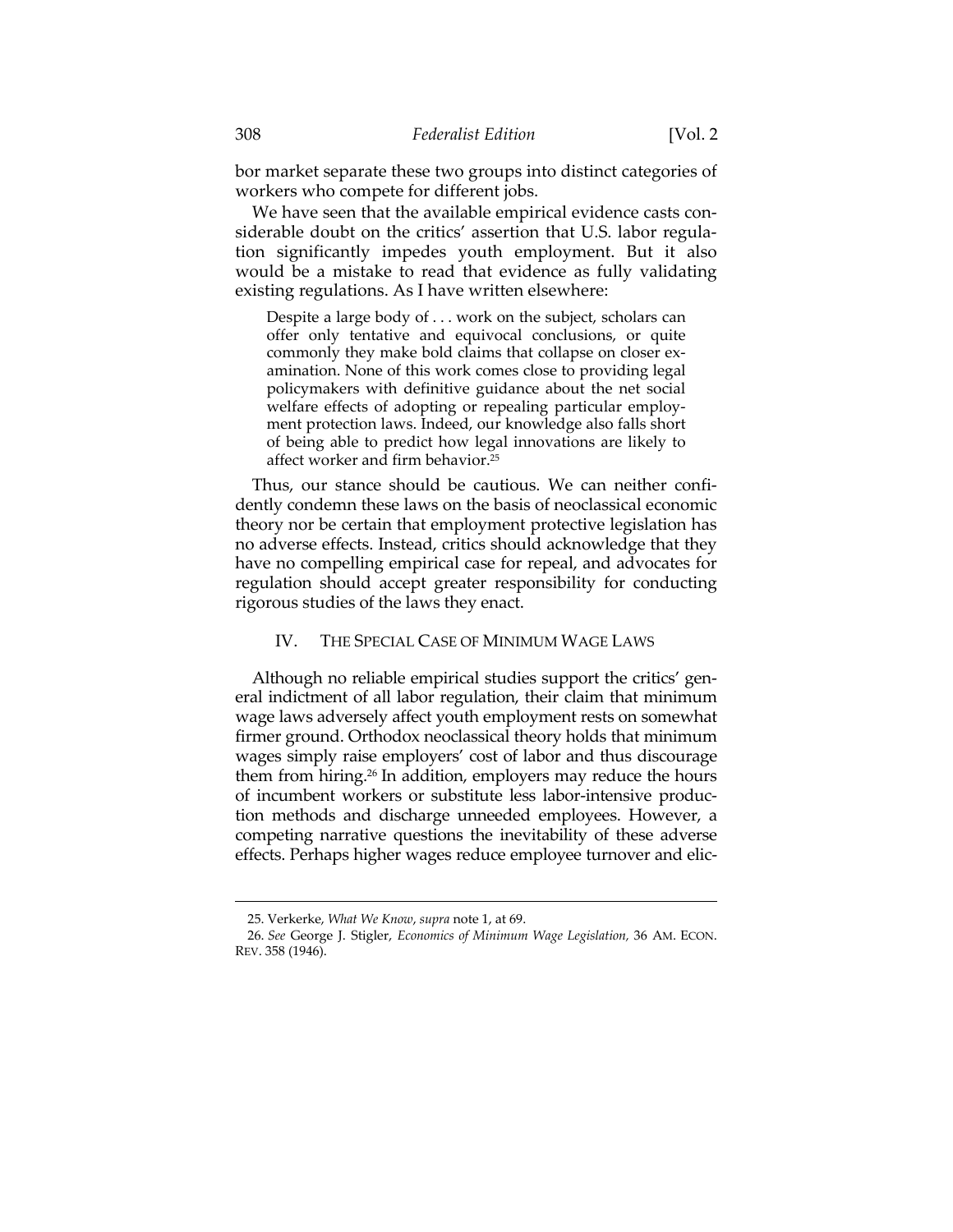it greater productivity from incumbent workers.<sup>27</sup> When these minimum wage beneficiaries spend their increased income, it could bolster local demand for goods and services and partially offset any tendency for businesses to reduce employment. Finally, firms may be able to pass along at least part of the cost of a wage hike to consumers, whose demand could be less price sensitive than the conventional account hypothesizes.

Scholars have used a variety of techniques and datasets to investigate whether the orthodox or the revisionist story most accurately describes real-world labor markets.<sup>28</sup> The best available evidence suggests that state and federal minimum wages in the United States modestly reduce teen employment.<sup>29</sup> The estimated elasticity of -0.10 to -0.20 implies that a 10% increase in the minimum wage will cause a fall of between 1 and 2% in teen employment. The relatively small magnitude of these effects suggests that minimum wage laws are only a secondary cause of the current pattern of youth under-employment. A much larger increase such as proposals for a \$15/hour federal minimum wage—could reduce youth employment by 10-20% or more. These job losses would most likely affect unskilled youth most severely. However, the real value of the minimum wage has fallen steadily since 1968, and there is no prospect of such a dramatic increase in the federal minimum wage in the foreseeable future.<sup>30</sup>

At least in the United States, it must be primarily other factors that discourage young people from participating in the la-

<sup>27.</sup> *See, e.g.*, Michael L. Wachter, *Neoclassical Labor Economics: Its Implications for Labor and Employment Law*, *in* RESEARCH HANDBOOK ON THE ECONOMICS OF LABOR AND EMPLOYMENT LAW 20 (Cynthia L. Estlund & Michael L. Wachter eds., 2012).

 <sup>28.</sup> Sylvia A. Allegretto et al., *Do Minimum Wages Really Reduce Teen Employment? Accounting for Heterogeneity and Selectivity in State Panel Data*, 50 INDUS. REL. 205 (2011); David Neumark et al., *Revisiting the Minimum Wage-Employment Debate: Throwing Out the Baby with the Bathwater?*, 67 INDUS. & LAB. REL. REV. 608 (2014).

 <sup>29.</sup> David Neumark et al., *More on Recent Evidence on the Effects of Minimum Wages in the United States* (Nat'l Bureau of Econ. Research, Working Paper No. 20619, 2014).

 <sup>30.</sup> Although the real value of the federal minimum wage will almost surely continue fluctuating in a narrow range near its present level, a few local governments have adopted or begun to consider increases more in line with the current national campaign for a \$15/hour minimum wage. *See* Andrew M. Cuomo, *Fast-Food Workers Deserve a Raise*, N.Y. TIMES, May 6, 2015, http://www.nytimes.com/2015/05/07/opinion/ andrew-m-cuomo-fast-food-workers-deserve-a-raise.html?\_r=0 [http://perma.cc/8JRQ-Y9JD]; 15NOW.ORG, https://15now.org/ [https://perma.cc/2P4G-DVWP]; *\$15 Minimum Wage*, OFFICE OF THE MAYOR OF SEATTLE, http://murray.seattle.gov/minimumwage/ #sthash.KsbSxU0y.dpbs [http://perma.cc/T3UL-46BY].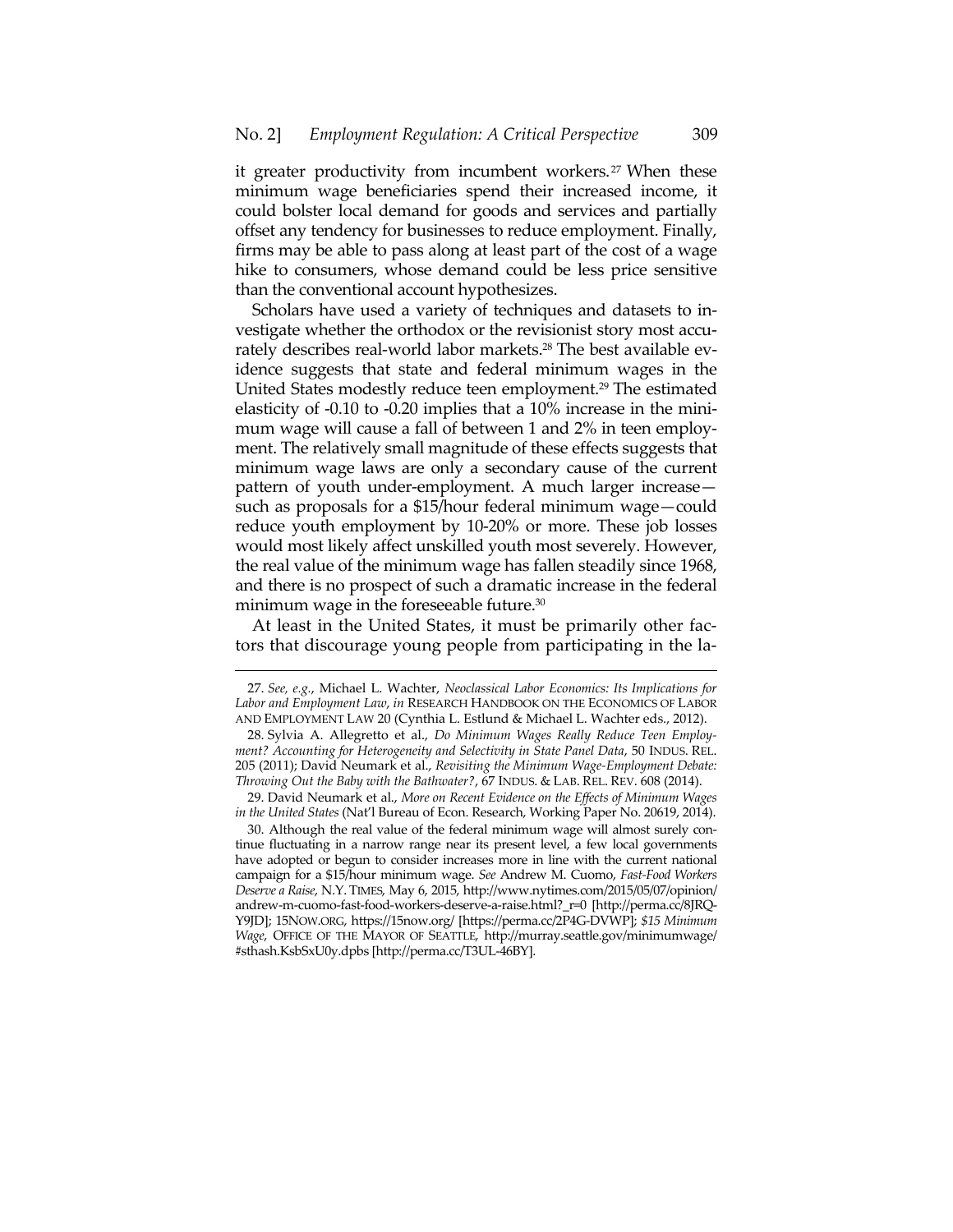bor force and that deprive them of job opportunities once they begin to search. Both domestic and international evidence suggests that inadequate aggregate demand in the local or national economy far outweighs the influence of any other potential cause in determining the level of youth employment and unemployment.31 In recent decades, the U.S. economy has also undergone dramatic technological change. That change has caused employers to shift their labor demand towards more skilled workers, and as a result, the wage gap between collegeeducated workers and those who merely complete high school has grown steadily. Employment opportunities have followed a similar pattern. However, U.S. labor regulation has played no significant role in this transformation of the labor market.

Nor does minimum wage legislation explain racial differences in youth employment. Walter Williams and Thomas Sowell have recently hypothesized that minimum wages especially harm young African-American workers and that repealing minimum wage laws would close the alarming racial gap in youth unemployment rates.<sup>32</sup> But even a cursory examination of how minimum wages and youth employment have evolved demonstrates that this hypothesis is extremely implausible. The ratio of black to white unemployment rates reached 2:1 in the mid-1950s, and that lamentable statistic has now persisted throughout the past 60 years.<sup>33</sup> In contrast, the real value of the federal minimum wage reached its peak in 1968 and then fell steadily from the 1970s to the present. During the same period, however, the black-white ratio of unemployment rates has not budged. Nor has there been any significant change in the racial gap between blacks and whites for youth unemployment and youth labor force participation.<sup>34</sup> If minimum

<sup>31.</sup> Teresa L. Morisi, *The Early 2000s: A Period of Declining Teen Summer Employment Rates,* MONTHLY LAB. REV., May 2010, at 23.

 <sup>32.</sup> WALTER E. WILLIAMS, RACE AND ECONOMICS: HOW MUCH CAN BE BLAMED ON DISCRIMINATION? 31–58 (2011); Thomas Sowell, *Ignoring Economics*, REAL CLEAR POLITICS (Nov. 15, 2005), http://www.realclearpolitics.com/Commentary/ com-11\_15\_05\_TS.html [http://perma.cc/Q479-HW5K].

 <sup>33.</sup> *See* U.S. BUREAU OF THE CENSUS, STATISTICAL ABSTRACT OF THE UNITED STATES 216 (1970); *see also* PROQUEST, LLC, PROQUEST STATISTICAL ABSTRACT OF THE UNITED STATES 398 (2015).

 <sup>34 .</sup> ADRIENNE L. FERNANDES-ALCANTARA, CONG. RESEARCH SERV., R42519, YOUTH AND THE LABOR FORCE: BACKGROUND AND TRENDS 27 (2012).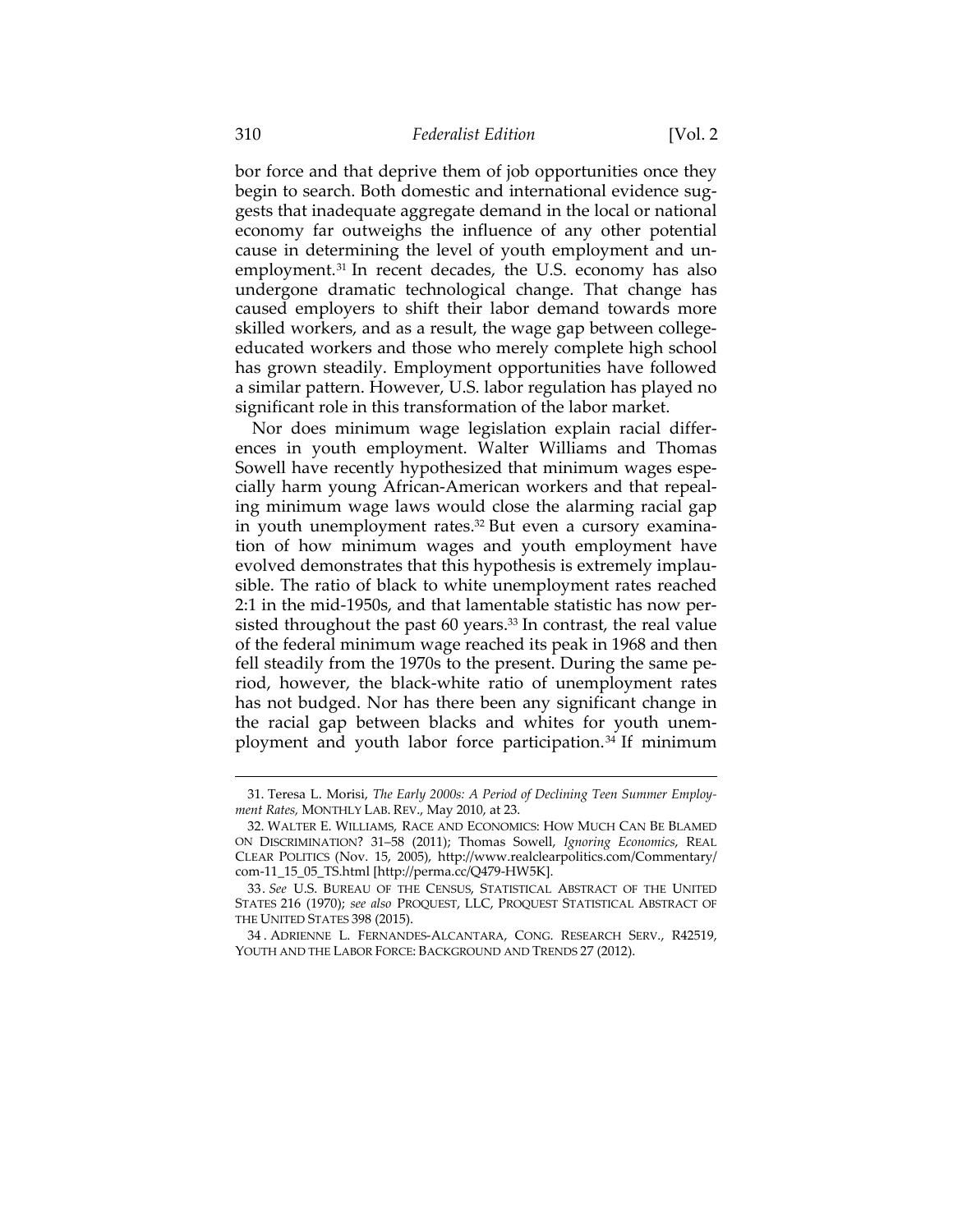wages were driving racial disparity in employment, we would expect this racial gap to respond as the stringency of the minimum wage has varied over time. We see instead no discernible relationship between these two quantities. In short, the seemingly independent movement of these economic variables contradicts Williams's and Sowell's proposed explanatory theory.

Although the historical pattern of minimum wages casts considerable doubt on the claim that these laws cause racial gaps in employment, that same history reveals a perverse political dynamic that surely disrupts labor markets and political discourse. Congress originally enacted the federal minimum wage in 1938 as part of the Fair Labor Standards Act.<sup>35</sup> The law specified the wage in nominal dollars per hour and omitted any provision that would adjust the statutory minimum for future wage and price inflation. Instead, Congress has periodically amended the statute to increase the nominal value of the required wage.36 As a result, the real value of the minimum wage has followed a sawtooth pattern of sudden statutory increases followed by gradual inflationary erosion. $37$  The legislated minimum thus constrains employers more or less stringently according to whether Congress has recently amended the statute.

Even more perversely, the periodic need to adjust the statutory minimum for inflation creates frequent fundraising opportunities for both opponents and proponents of these laws. Both political parties capitalize on these heated legislative debates by mobilizing constituents who feel strongly about this issue. Indexing the federal minimum wage would solve both of these problems—and bring federal law into line with statutes in the dozen states that have already adopted this measure.<sup>38</sup> It would

<sup>35.</sup> GERALD MAYAR ET AL., CONG. RESEARCH SERV., R42713, THE FAIR LABOR STANDARDS ACT (FLSA): AN OVERVIEW 1 (2013).

 <sup>36.</sup> DEP'T OF LABOR, HISTORY OF FEDERAL MINIMUM WAGE RATES UNDER THE FAIR LABOR STANDARDS ACT, 1938-2009 (2010), *available at* http://www.dol.gov/ whd/minwage/chart.pdf [http://perma.cc/8DSM-SJN5].

 <sup>37.</sup> Drew Desilver, *5 Facts About the Minimum Wage*, PEW RESEARCH CENTER (Dec. 4, 2013), http://pewresearch.org/fact-tank/2013/12/04/5-facts-about-the-minimumwage/ [http://perma.cc/EET6-HX5P].

 <sup>38.</sup> For a list of states that have enacted provisions indexing their minimum wage level to inflation, see STATE MINIMUM WAGES, NATIONAL CONFERENCE OF STATE LEGISLATURES (Feb. 24, 2015), http://www.ncsl.org/research/labor-andemployment/state-minimum-wage-chart.aspx [http://perma.cc/9TUK-86FC].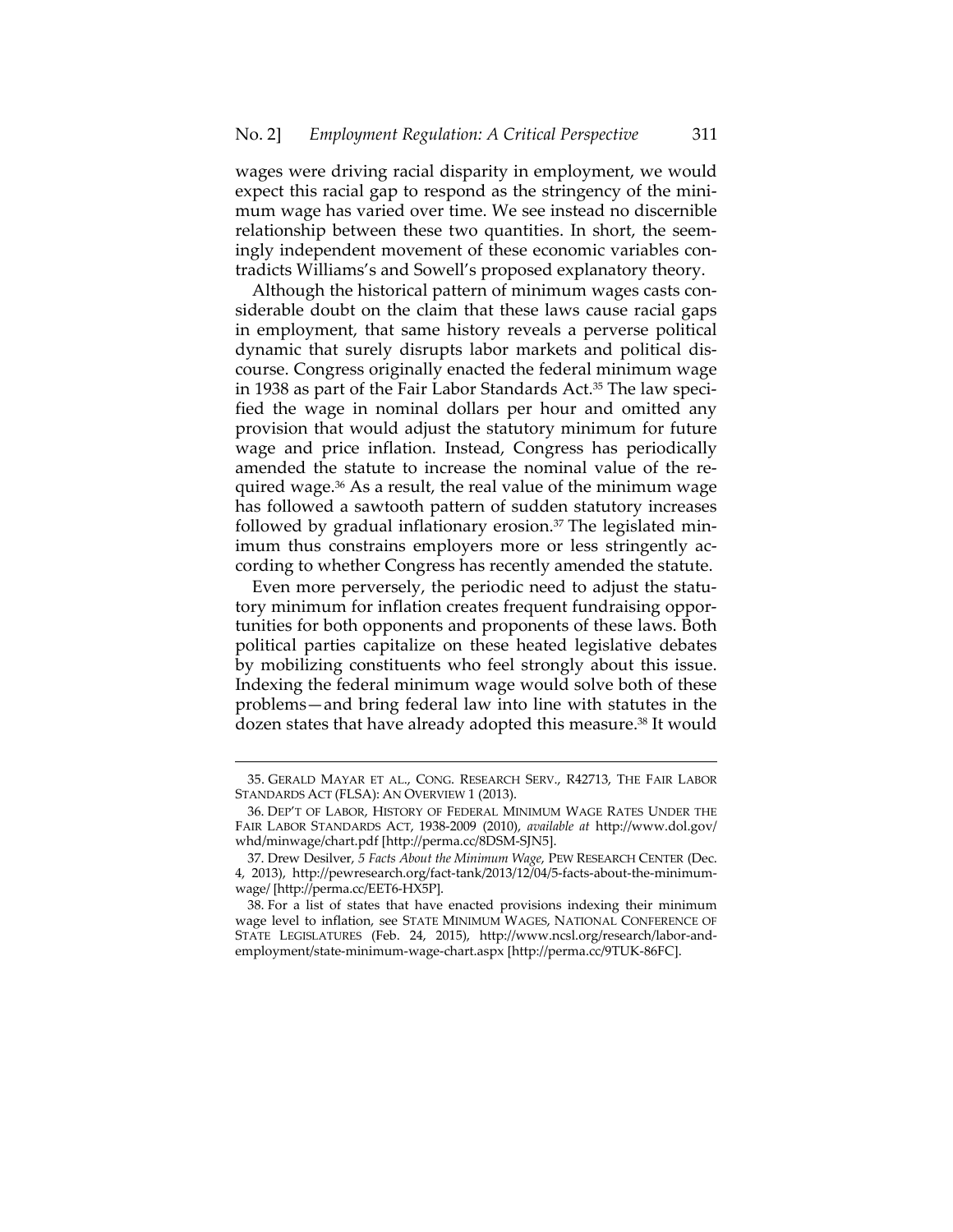eliminate legislators' ability to use the more or less continuous threat of an unfavorable statutory change to extort campaign contributions. Indexing also would smooth the employment effects of the minimum wage and would avoid the disruptive economic effects of less frequent, but far larger, jumps in the nominal value of the statutory minimum.

## V. HOW LEGAL RULES AFFECT HUMAN RESOURCES PRACTICES

It remains for us to consider how employment protective legislation affects corporate human resource practices. What determines a firm's hiring and firing decisions? How do legal rules interact with other factors that influence how employers size their workforce and manage employees? My discussion of these issues is more anecdotal and speculative, but it is an empirically informed speculation.39

We should begin with employment termination because legal claims under discrimination statutes and other protective legislation tend to focus on wrongful discharge rather than on hiring.<sup>40</sup> How then would employers approach firing decisions in the absence of any legal regulation? In the era of modern human resources management, firms have embraced a norm of just cause for termination.<sup>41</sup> That norm arose to maintain employee morale and to protect firms' valuable investments in personnel rather than in response to employment protective legislation. Even so, labor regulations undoubtedly impose some additional costs on employers. For example, wellcounseled managers try to prevent wrongful discharge claims

<sup>39.</sup> In addition to hiring and firing, labor regulation undoubtedly influences business location decisions. When other factors are equal, companies deciding where to locate new plants often seek out jurisdictions in which they will face fewer legal constraints. However, this competition among jurisdictions raises issues that go far beyond the scope of this short essay. *See generally* Barry D. Baysinger & Henry N. Butler, *Race for the Bottom v. Climb to the Top: The ALI Project and Uniformity in Corporate Law*, 10 J. CORP.L. 431 (1985); Ronald B. Davies & Krishna Chaitanya Vadlamannati, *A Race to the Bottom in Labor Standards? An Empirical Investigation*, 103 J. DEV. ECON. 1 (2013); Richard L. Revesz, *Rehabilitating Interstate Competition: Rethinking the "Race-tothe-Bottom" Rationale for Federal Environmental Regulation*, 67 N.Y.U. L.REV. 1210 (1992).

<sup>40</sup>*. See* Donohue & Siegelman, *supra* note 13.

<sup>41</sup>*. See* Edward B. Rock & Michael L. Wachter, *The Enforceability of Norms and the Employment Relationship*, 144 U. PA. L. REV. 1913 (1996).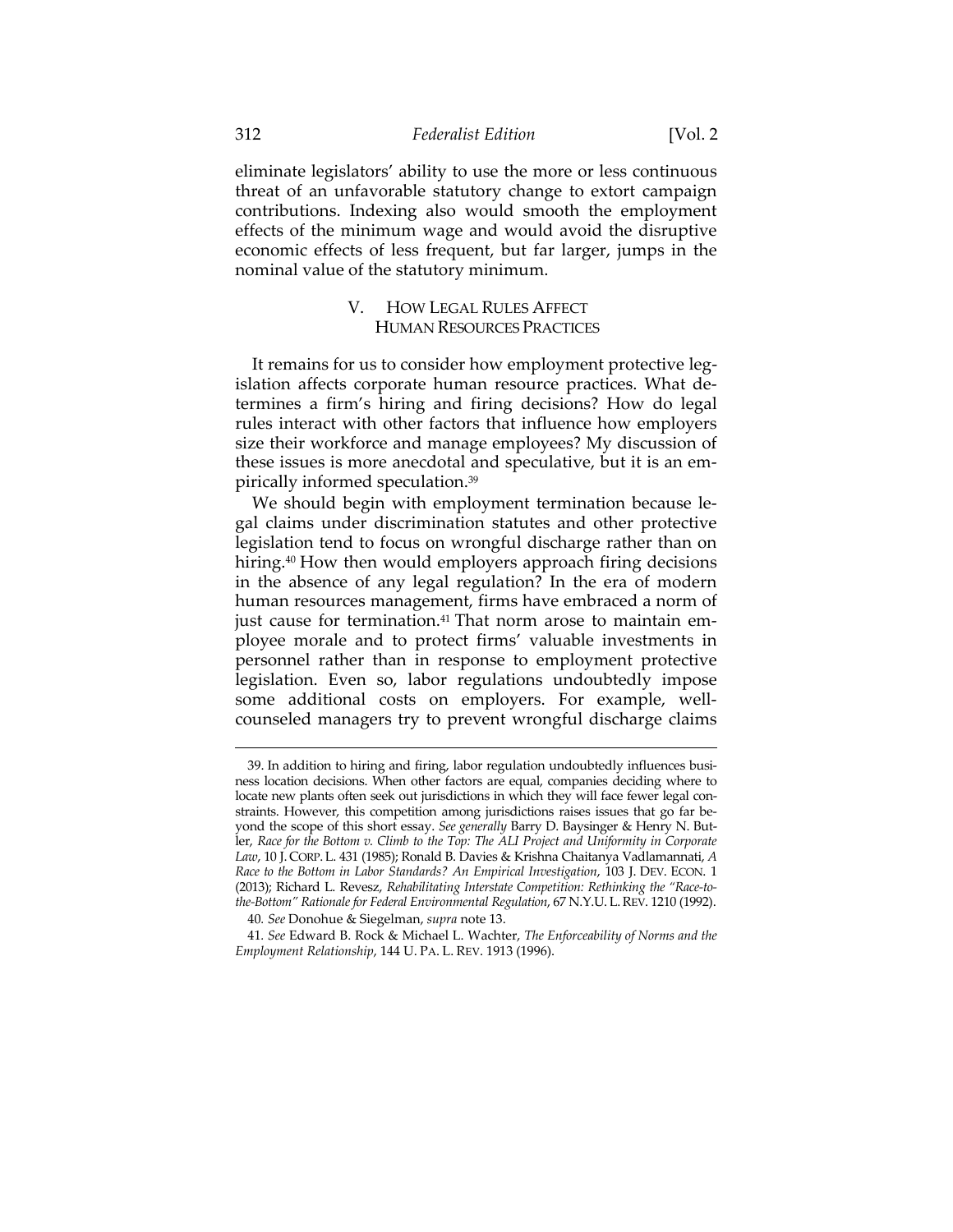by gathering more extensive documentation about employee performance and potential misconduct. Doing so surely forces companies to delay some discharge decisions and thus interferes with employee discipline. Defense costs and potential legal exposure to damages are additional burdens, but they affect only a very small fraction of all discharges.42

What then is the net effect of discharge protections on employment opportunities for young people? No one knows for certain, but the available evidence suggests that firing more incumbent workers would not remedy the problem of youth unemployment. Instead, shortfalls in aggregate demand disproportionately harm young workers and explain most of the variability in youth employment. Technological change has also played a role, especially among less skilled workers, since even entry-level jobs increasingly require substantial education and training.43 However, the predominant influence on job opportunities is aggregate demand rather than nuances of labor regulation. Global macroeconomic shocks such as the Great Recession—dramatically depress labor demand for all demographic groups, but young people at the beginning of their careers are particularly vulnerable.<sup>44</sup> In Europe, for example, countries that suffer from very low aggregate demand also face high rates of youth unemployment. Although exceptionally stringent labor regulations have sometimes exacerbated employment problems in countries such as Greece, Italy, France, Spain, and Portugal, other countries with far more restrictive laws than the United States have fared comparatively well. For example, robust aggregate demand has sustained Germany's labor market even though its labor laws and collective bargaining regime impose constraints on employers far beyond those found in any U.S. jurisdiction.

Turning very briefly to hiring, firm behavior and the comparative economic performance of countries with varying regulatory regimes support similar conclusions. There can be no doubt that firing costs influence hiring decisions, but patterns of hiring and economic development suggest strongly that these costs are decidedly secondary. First, hiring has always followed a strongly

<sup>42.</sup> William L.F. Felstiner et al., *The Emergence and Transformation of Disputes: Naming, Blaming, Claiming . . .,* 15 LAW & SOC'Y REV. 631 (1981).

 <sup>43.</sup> *See, e.g.*, James E. Rosenbaum & Amy Binder, *Do Employers Really Need More Educated Youth?,* 70 SOC. EDUC. 68 (1997).

 <sup>44.</sup> *See* Morisi, *supra* note 31, at 23.